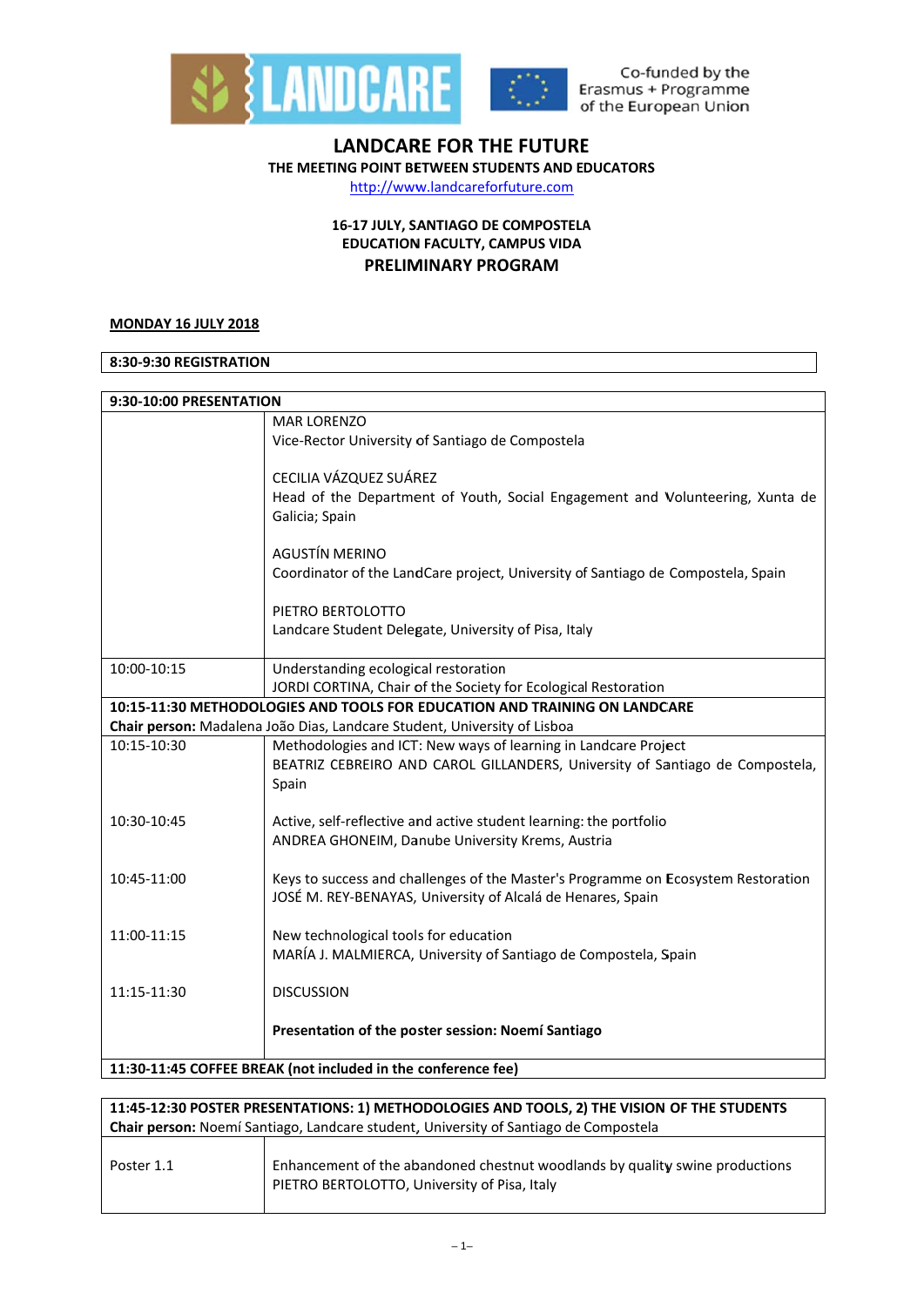

| Poster 1.2                                        | Terraces degradation and restoration in the Cinque Terre National Park                                                                                                                                                |  |
|---------------------------------------------------|-----------------------------------------------------------------------------------------------------------------------------------------------------------------------------------------------------------------------|--|
|                                                   | PIETRO BERTOLOTTO, University of Pisa, Italy                                                                                                                                                                          |  |
| Poster 1.3                                        | The young georgofili blog: sharing ideas for the agriculture of the future<br>PIETRO BERTOLOTTO, University of Pisa, Italy                                                                                            |  |
| Poster 1.4                                        | Soil indicators to assess the recovery and restoration strategies in Pinus canariensis                                                                                                                                |  |
|                                                   | c.sm. ex dc. ecosystems                                                                                                                                                                                               |  |
|                                                   | IRENE DE LARA DEL REY, University of Pablo Olavide, Spain                                                                                                                                                             |  |
| Poster 1.5                                        | Rewilding in rural areas and conflictual coexistence with population: the case of feral<br>horses in Aveto regional park (Italy). communication and scientific approach<br>EVELINA ISOLA, University of Genova, Italy |  |
| Poster 1.6                                        | Vermicomposting as a sustainable tool for environmental equilibrium<br>EVA LÓPEZ, University of Vigo, Spain                                                                                                           |  |
| Poster 1.7                                        | Sowing and contribution of organic matter, a route of recovery of fire floods<br>XURXO VÁZQUEZ MONTENEGRO, University of Santiago, Spain                                                                              |  |
| Poster 1.8                                        | JOANA MARINHEIRO JORGE, University of Lisboa, Portugal                                                                                                                                                                |  |
|                                                   | Coastal erosion and land uses in Mediterranean countries                                                                                                                                                              |  |
| Poster 1.9                                        | ELINA VASILAKI, National and Kapodistrian University of Athens                                                                                                                                                        |  |
|                                                   |                                                                                                                                                                                                                       |  |
| Poster 1.10                                       | PATRICIA DOMENECH                                                                                                                                                                                                     |  |
| Norway                                            | 12:30-13:45 DEGRADATION AND RESTORATION OF ENVIRONMENTS: THE VISION OF THE STUDENTS<br>Chair person: Pablo Ríos, Landcare Student, University of Santiago de Compostela, and University of Ås,                        |  |
| 12:30-12:45                                       | Terraces degradation and restoration in the Cinque Terre national park<br>PIETRO BERTOLOTTO, University of Pisa, Italy                                                                                                |  |
| 12:45-13:00                                       | Landcare project, Pisa 2018                                                                                                                                                                                           |  |
|                                                   | IGNATIOS BAFAS, National and Kapodistrian University of Athens, Greece                                                                                                                                                |  |
| 13:00-13:15                                       | Biochar as amendment for trace elements contaminated soils: The Guadiamar case                                                                                                                                        |  |
|                                                   | study<br>PALOMA CAMPOS, Instituto de Recursos Naturales y Agrobiología de Sevilla, Spain                                                                                                                              |  |
|                                                   |                                                                                                                                                                                                                       |  |
| 13:15-13:30                                       | Toxicological bioassays to evaluate the effectiveness of a decontamination technique                                                                                                                                  |  |
|                                                   | for arsenic contaminated waters<br>ANTONIO AGUILAR, University of Granada, Spain                                                                                                                                      |  |
|                                                   |                                                                                                                                                                                                                       |  |
| 13:30-13:45                                       | <b>DISCUSSION</b>                                                                                                                                                                                                     |  |
|                                                   | Presentation of the poster session: Ignatios Bafas                                                                                                                                                                    |  |
|                                                   | 13:45-15:00 LUNCH BREAK (not included in the conference fee)                                                                                                                                                          |  |
| 15:00-16:00 ENVIRONMENTAL EDUCATION AND AWARENESS |                                                                                                                                                                                                                       |  |
|                                                   | Chair person: Ignatios Bafas, Landcare Student, University of Athens                                                                                                                                                  |  |
|                                                   |                                                                                                                                                                                                                       |  |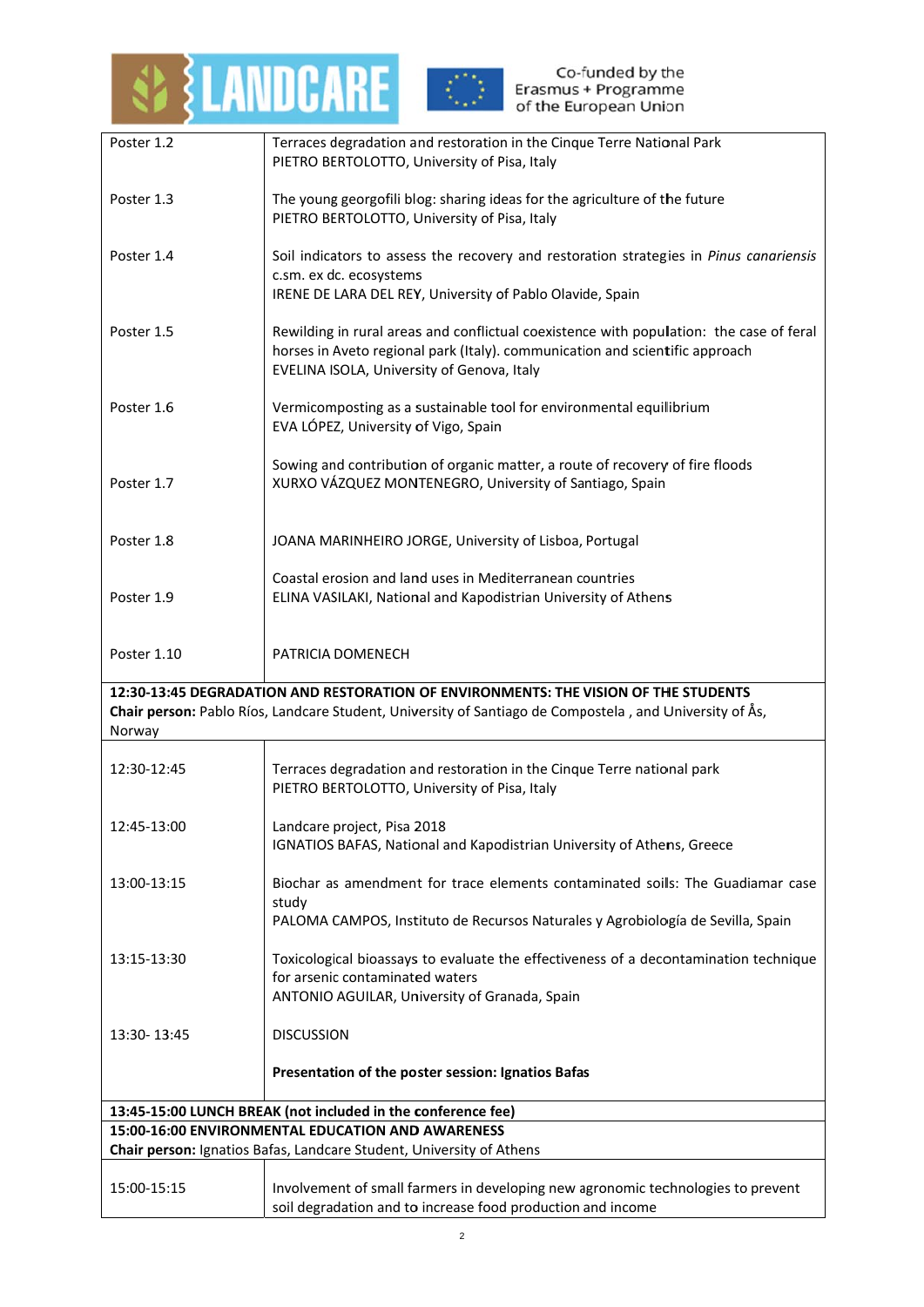



|                                               | JORGE ETCHEVERS, Colegio de Postgraduados, Mexico                                                                                                                                                                                                                                                                                                                                                                                                                                                                                                                                                                                                                                                                                                                                                                                                                                                                                           |  |  |
|-----------------------------------------------|---------------------------------------------------------------------------------------------------------------------------------------------------------------------------------------------------------------------------------------------------------------------------------------------------------------------------------------------------------------------------------------------------------------------------------------------------------------------------------------------------------------------------------------------------------------------------------------------------------------------------------------------------------------------------------------------------------------------------------------------------------------------------------------------------------------------------------------------------------------------------------------------------------------------------------------------|--|--|
| 15:15-15:30                                   | Coming to terms with ecological grief and walking to reconnect<br>ANNA PIGOTT, Swansea University                                                                                                                                                                                                                                                                                                                                                                                                                                                                                                                                                                                                                                                                                                                                                                                                                                           |  |  |
| 15:30-15:45                                   | LandCare conversations for Tour Guides                                                                                                                                                                                                                                                                                                                                                                                                                                                                                                                                                                                                                                                                                                                                                                                                                                                                                                      |  |  |
|                                               | SARA BARRENTO, Swansea University, United Kingdom                                                                                                                                                                                                                                                                                                                                                                                                                                                                                                                                                                                                                                                                                                                                                                                                                                                                                           |  |  |
| 15:45-16:00                                   | <b>DISCUSSION</b>                                                                                                                                                                                                                                                                                                                                                                                                                                                                                                                                                                                                                                                                                                                                                                                                                                                                                                                           |  |  |
|                                               | 16:00-17:30 CAMPFIRE SESSIONS: LANDCARE FOR THE FUTURE<br>Chair people: Colleen Fugate, Pietro Bertolotto, Pablo Ríos, Madalena J. Dias, Patricia Domenech, Ignatios                                                                                                                                                                                                                                                                                                                                                                                                                                                                                                                                                                                                                                                                                                                                                                        |  |  |
| Bafas, Noemí Santiago; Joana Marinheiro Jorge |                                                                                                                                                                                                                                                                                                                                                                                                                                                                                                                                                                                                                                                                                                                                                                                                                                                                                                                                             |  |  |
| 16:00-17:00                                   | The attendants will work in groups to discuss the following questions:<br>Land degradation and their causes and consequences are properly perceived<br>by the society?<br>There is enough restoration effort of degraded lands carried out in your<br>country?<br>the<br>teaching<br>of<br>addressed<br>land<br>restoration<br>properly<br>ls.<br>$\bullet$<br>(university/country/)?<br>Are the available teaching material appropriated to address the current<br>$\bullet$<br>environmental problems in Europe. What do you miss<br>Might Land restoration be an emerging labor market and source on<br>employment?<br>What should be the role of stakeholders (companies, NGO, research center,<br>universities, association, administration,)?<br>Do you think that an international network for education and training might<br>contribute to improve the environment quality and fulfil the demands of an<br>emerging labour market. |  |  |
| 17:00-17:30-                                  | <b>GENERAL DISCUSSION</b><br>Presentation of the poster session: Madalena Joao Días                                                                                                                                                                                                                                                                                                                                                                                                                                                                                                                                                                                                                                                                                                                                                                                                                                                         |  |  |
|                                               | 17:30-18:30 POSTER SESSION: ENVIRONMENTAL EDUCATION AND AWARENESS                                                                                                                                                                                                                                                                                                                                                                                                                                                                                                                                                                                                                                                                                                                                                                                                                                                                           |  |  |
|                                               | Chair person: Madalena Joao Días, Landcare Student, University of Lisboa                                                                                                                                                                                                                                                                                                                                                                                                                                                                                                                                                                                                                                                                                                                                                                                                                                                                    |  |  |
| Poster 2.1                                    | Landcare trips on the edge of reality                                                                                                                                                                                                                                                                                                                                                                                                                                                                                                                                                                                                                                                                                                                                                                                                                                                                                                       |  |  |
|                                               | SARA BARRENTO, Center for Sustainable Aquatic Research (CSAR), Swansea, UK                                                                                                                                                                                                                                                                                                                                                                                                                                                                                                                                                                                                                                                                                                                                                                                                                                                                  |  |  |
| Poster 2.2                                    | Educational activities in the center of conservation and study of nature "Casa das<br>Insúas"<br>ROSARIO BASANTA, I. E.S. Frei Martín Sarmiento, Pontevedra, Spain                                                                                                                                                                                                                                                                                                                                                                                                                                                                                                                                                                                                                                                                                                                                                                          |  |  |
| Poster 2.3                                    | The desertification is a global environmental problem, but it requires a local<br>education training<br>FELIPE GARCÍA-OLIVA, Universidad Nacional Autónoma de México (UNAM), México                                                                                                                                                                                                                                                                                                                                                                                                                                                                                                                                                                                                                                                                                                                                                         |  |  |
| Poster 2.4                                    | Student network of ecological restoration: a scientific niche for young Costa Rican<br>researchers interested in endemic species vulnerable to climate change<br>WALTER HERNÁNDEZ, Student Network of Ecological Restoration, San José, Costa Rica                                                                                                                                                                                                                                                                                                                                                                                                                                                                                                                                                                                                                                                                                          |  |  |
| Poster 2.5                                    | Landscape restoration for leisure parque do Lago: mount Gaiás, city of culture.<br>Santiago 2015<br>MERCEDES MÁQUEZ, Research Group Escola Galega da Paisaxe da Fundación Juana                                                                                                                                                                                                                                                                                                                                                                                                                                                                                                                                                                                                                                                                                                                                                             |  |  |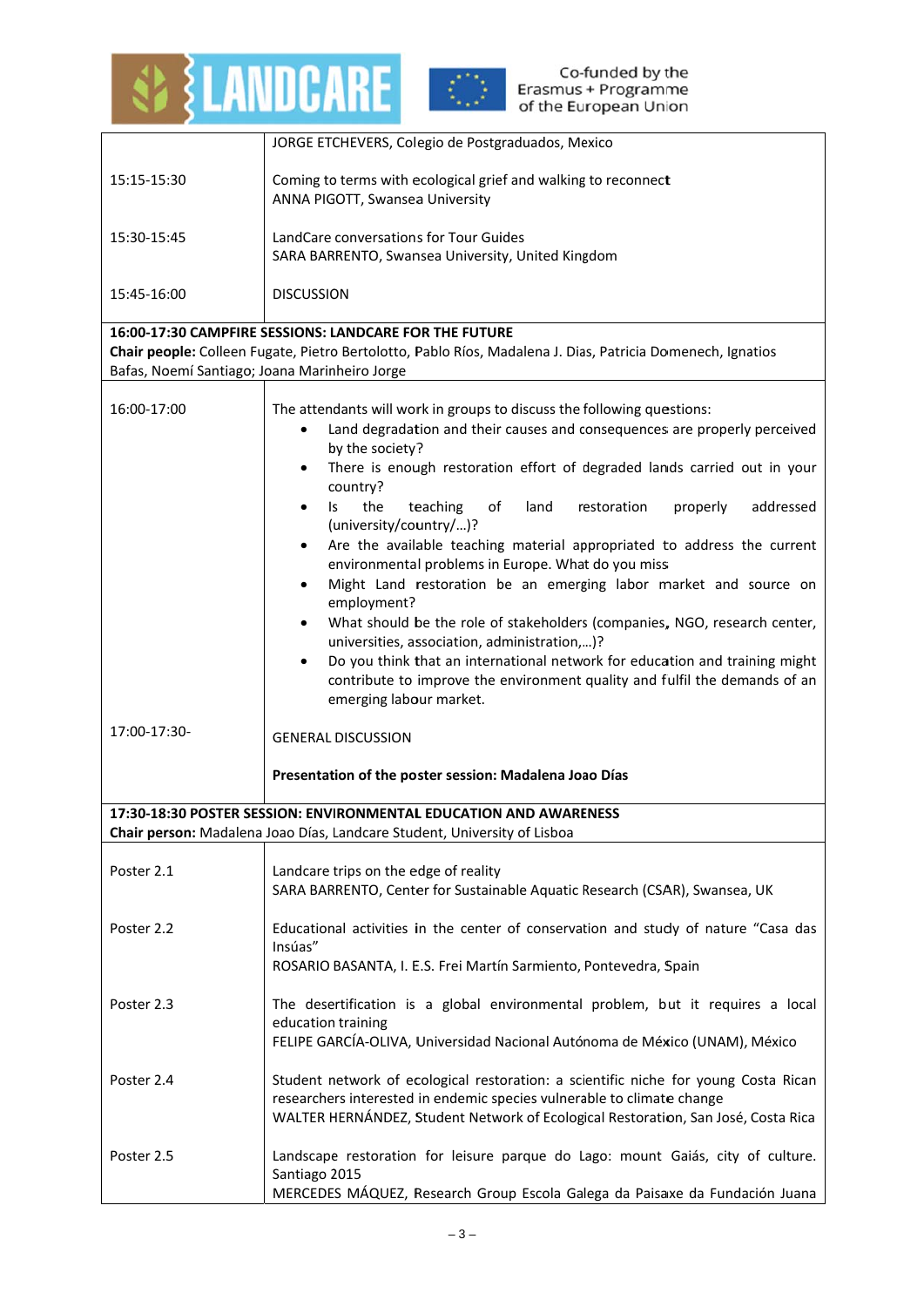



|             | de Vega, Spain                                                                                                                                                                                             |
|-------------|------------------------------------------------------------------------------------------------------------------------------------------------------------------------------------------------------------|
| Poster 2.6  | The restored mine of As Pontes (Spain): the educational possibilities<br>AGUSTÍN MERINO, University of Santiago de Compostela, Spain                                                                       |
| Poster 2.7  | Combining scientific analysis and education to raise awareness about environmental<br>contamination and degradation<br>VERÓNICA PIÑEIRO, University of Santiago de Compostela, Spain                       |
| Poster 2.8  | Fire impacts and soil painting: a teaching project<br>ESTELA MINTOS MOREU, I.E.S. Pontepedriña, Santiago de Compostela, Spain                                                                              |
| Poster 2.9  | The traveling forest: taking the preservation of biodiversity out for a field trip<br>CONCHI SÁNCHEZ, Instituto de Investigaciones Agrobiológicas de Galicia (IIAG-CSIC),<br>Santiago de Compostela, Spain |
| Poster 2.10 | Tourism opportunities along the berg river $-$ a journey from source to sea<br>NICOLE WAGNER, Western Cape Department of Agriculture, Western Cape, South<br>Africa                                        |
| Poster 2.11 | Lessons learnt after mining restoration: success and failure through PBL cases in el<br>Bierzo coalfield (NW León, Spain)<br>SARA ALCALDE, University of León, Spain                                       |
| Poster 2.12 | Heritage based restoration of a former mining site, Rudabánya, Hungary<br>GABRIELA SÓGOR, Jardim Botânico da Ajuda, Lisboa                                                                                 |
| Poster 2.13 | Macao's Mangroves: from scientific research to environmental education<br>KAREN TAGULAO, University of St. Joseph, Macao SAR China                                                                         |
| Poster 2.14 | Activities of the teaching section of soil science in relation to soil knowledge and<br>protection<br>MARÍA D. SORIANO, Universitat Politècnica de València, Valencia, Spain                               |
| Poster 2.15 | The educational challenges in environmental degradation<br>MARTA MARTÍNEZ, NOEMÍ SANTIAGO, University of Santiago de Compostela                                                                            |
| Poste 2.16  | Land conversion and animal husbandry: increasing anxieties on soil and ecosystem<br>health<br>GINA PANGGA, University of the Philippines Los Baños, Laguna, Philippines                                    |
| Poster 2.17 | Indigenous and restorative farming technologies for the improvement of soil quality:<br>learning experiences with farmers<br>GINA PANGGA, University of the Philippines Los Baños, Laguna, Philippines     |
| Poster 2.18 |                                                                                                                                                                                                            |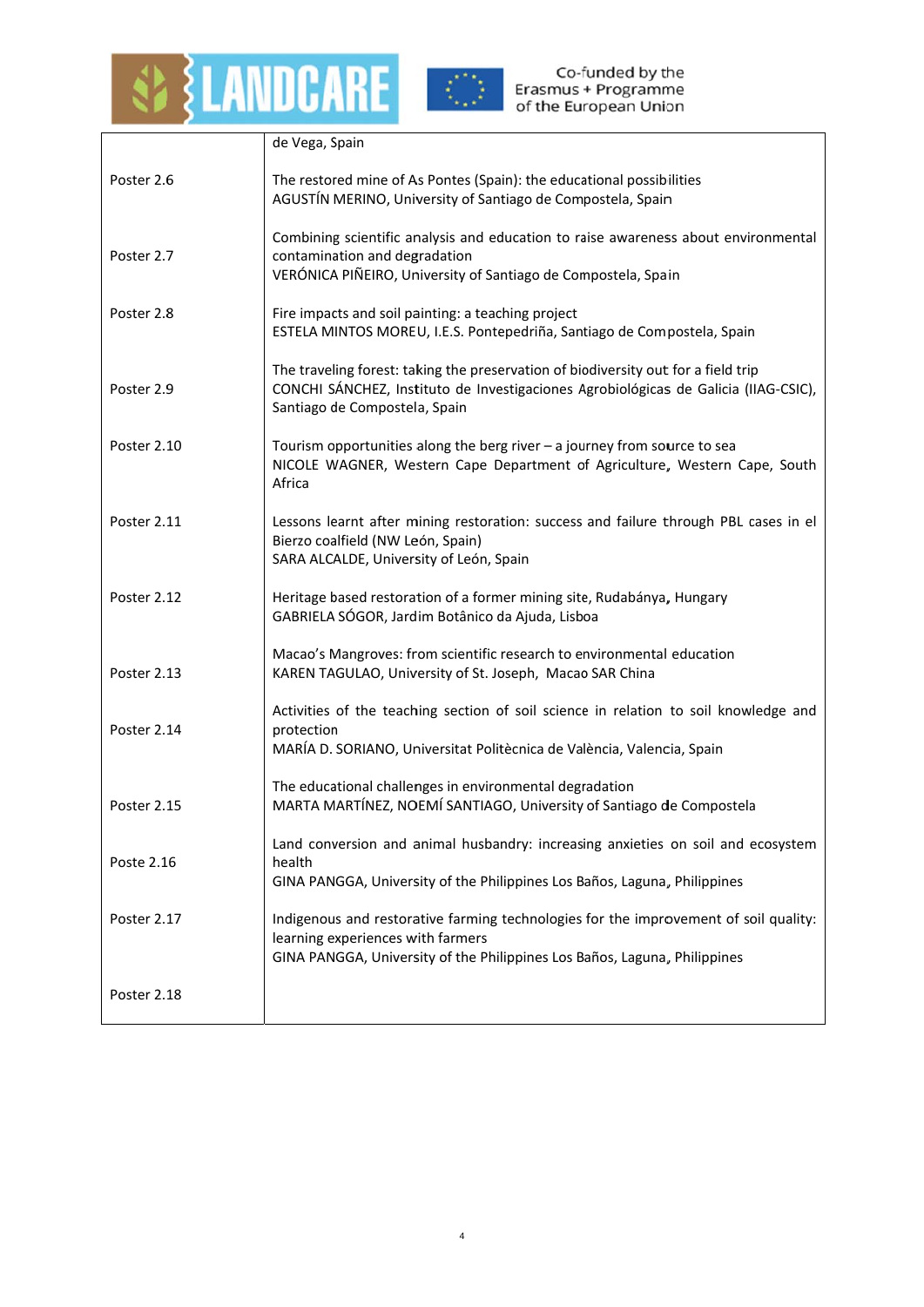



# **TUESDAY, 17 JULY 2018**

| 9:00-11:15 DEGRADATION AND RESTORATION OF ENVIRONMENTS: THE VISION OF THE EDUCATORS  |                                                                                                                                                                                                                                         |  |
|--------------------------------------------------------------------------------------|-----------------------------------------------------------------------------------------------------------------------------------------------------------------------------------------------------------------------------------------|--|
| Chair person: Colleen Fugate, Landcare Student, University of Santiago de Compostela |                                                                                                                                                                                                                                         |  |
| 9:00-9:15                                                                            | Bringing soil- and geo-sciences to society from different positions during an academic<br>career<br>JORGE MATAIX SOLERA, Spanish Soil Science Society                                                                                   |  |
|                                                                                      |                                                                                                                                                                                                                                         |  |
| $9:15-9:30$                                                                          | The AEET working group on ecological restoration<br>CAROLINA MARTÍNEZ, Spanish Association of Terrestrial Ecology                                                                                                                       |  |
| 9:30-9:45                                                                            | Learning to argue about socioenvironmental issues through the practices of modeling.<br>the case of bees<br>BLANCA PUIG, University of Santiago de Compostela, Spain                                                                    |  |
| 9:45-10:00                                                                           | FLUVIO: a breaking-through international training doctoral program to restore rivers<br>and riverscapes<br>TERESA FERREIRA, University of Lisbon, Portugal                                                                              |  |
| 10:00-10:15                                                                          | When teens meet toads: secondary school students and the conservation of<br>amphibians<br>SEBASTIAN SALVIDIO, Istituto di Istruzione Superiore "B. Marsano", Genova, Italia                                                             |  |
| 10:15-10:30                                                                          | <b>DISCUSSION</b>                                                                                                                                                                                                                       |  |
|                                                                                      | Presentation of the poster session: Marta Martínez and Xurxo Vázquez                                                                                                                                                                    |  |
| 10:30-11:00 BREAK                                                                    |                                                                                                                                                                                                                                         |  |
|                                                                                      | 11:00-12.00 POSTER SESSION: 1) THE VISION OF EDUCATORS AND 2) THE SOCIETY ENGAGEMENT                                                                                                                                                    |  |
|                                                                                      | Chair person: Marta Martínez Carral, Landcare student, University of Santiago de Compostela                                                                                                                                             |  |
|                                                                                      | Chair person: Xurxo Vázquez, Landcare student, University of Santiago de Compostela                                                                                                                                                     |  |
|                                                                                      |                                                                                                                                                                                                                                         |  |
|                                                                                      | 1) THE VISION OF EDUCATORS                                                                                                                                                                                                              |  |
| Poster 3.1                                                                           | Ecological restoration in Mexico: Efforts and perspectives<br>JULIO CAMPO, Universidad Nacional Autónoma de México (UNAM), México                                                                                                       |  |
| Poster 3.2                                                                           | Educational actions related with the effects of wildfire and different rehabilitation<br>techniques on the soil-plant system (Galicia, NW Spain)<br>MONTSERRAT DÍAZ-RAVIÑA, Instituto de Investigaciones Agrobiológicas de Galicia      |  |
|                                                                                      | (IIAG-CSIC), Santiago de Compostela, Spain                                                                                                                                                                                              |  |
| Poster 3.3                                                                           | The territorial delegation of the Spanish soil society in Galicia (NW Spain): educational<br>activities<br>MONTSERRAT DÍAZ-RAVIÑA, Instituto de Investigaciones Agrobiológicas de Galicia<br>(IIAG-CSIC), Santiago de Compostela, Spain |  |
| Poster 3.4                                                                           | Degraded land rehabilitation experience in the republic of Rwanda<br>MARIA L. FERNÁNDEZ MARCOS, University of Santiago de Compostela, Spain                                                                                             |  |
| Poster 3.5                                                                           | Experiences in research & post-graduated education in latin-america<br>JUAN F. GALLARDO, C.S.I.C., Ex-Prof. & Senior Researcher, Salamanca, Spain                                                                                       |  |
| Poster 3.6                                                                           | Testing the short-term hydroseeding effect on plant diversity after mining restoration<br>CAROLINA MARTÍNEZ, University of Valladolid, Spain                                                                                            |  |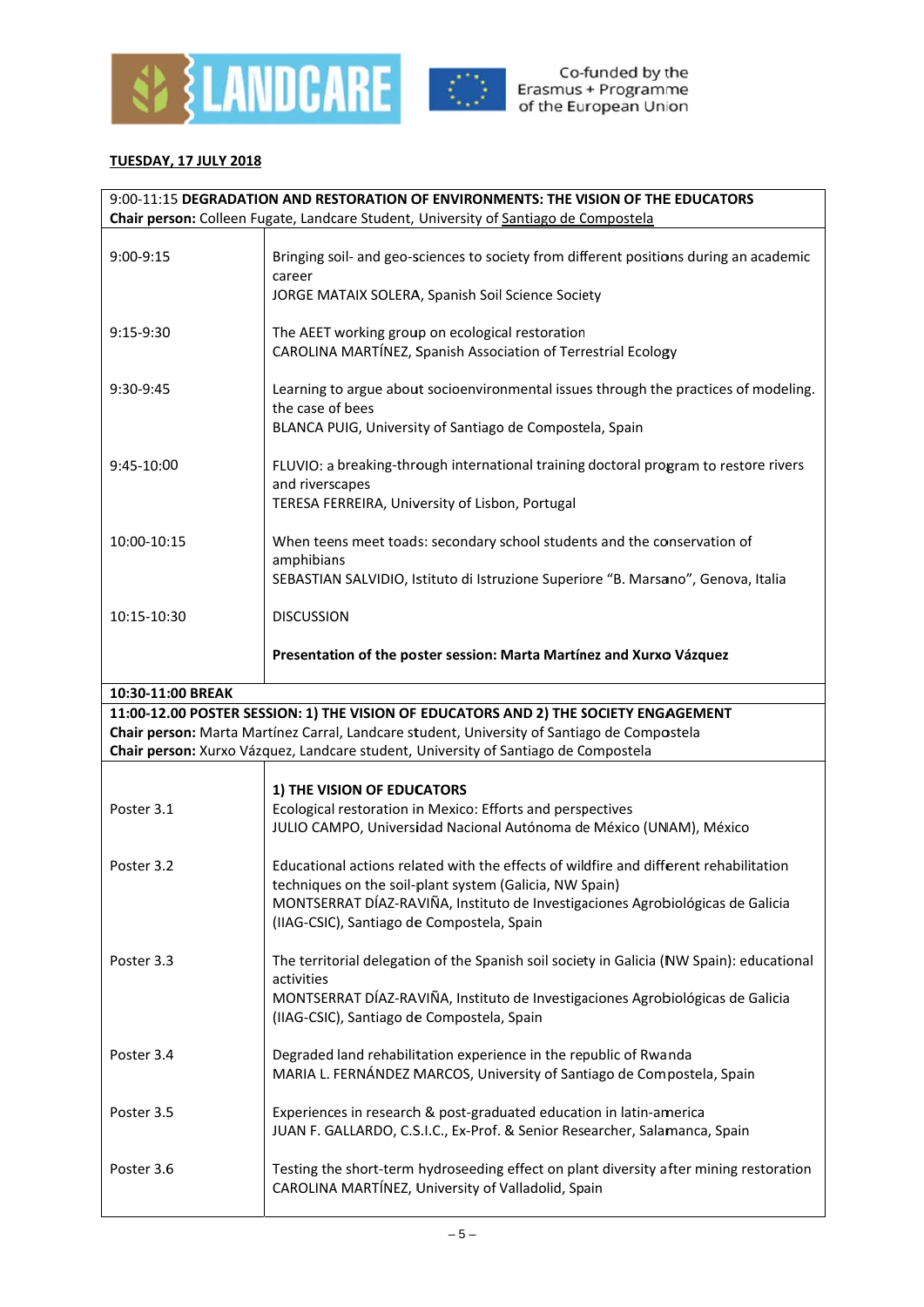



| Poster 3.7  | Innovative soil strategies for adressing knowledge gaps and enhancing training                                                                                                |
|-------------|-------------------------------------------------------------------------------------------------------------------------------------------------------------------------------|
|             | capabilities in post-mining restoration<br>MIRIAM MUÑOZ-ROJAS                                                                                                                 |
|             | University of Western Australia, Crawley, Australia                                                                                                                           |
|             |                                                                                                                                                                               |
| Poster 3.8  | The educational activities of the Galician institute of agrobiological research (IIAG)<br>CONCHI SÁNCHEZ, Instituto de Investigaciones Agrobiológicas de Galicia (IIAG-CSIC), |
|             | Santiago de Compostela, Spain                                                                                                                                                 |
|             |                                                                                                                                                                               |
| Poster 3.9  | Designing your own experiment on fire effects on soils<br>CRISTINA SANTÍN, Swansea University, Swansea, United Kingdom                                                        |
|             |                                                                                                                                                                               |
| Poster 3.10 | Teaching land restoration at the Department of Soil Science-USC                                                                                                               |
|             | MARÍA T. BARRAL, University of Santiago de Compostela, Spain                                                                                                                  |
| Poster 3.11 | Designing of educational activities in Nature, Master at the USC                                                                                                              |
|             | EUGENIO OTERO URTAZA,, University of Santiago de Compostela, Spain                                                                                                            |
| Poster 3.12 | Bringing soil- and geo-sciences to society from different positions during an academic                                                                                        |
|             | career                                                                                                                                                                        |
|             | JORGE MATAIX-SOLERA, University Miguel Hernández, Alicante, Spain                                                                                                             |
| Poster 3.13 | The application of sewage sludge for soil remediation: the educational possibilities of                                                                                       |
|             | young soil scientists                                                                                                                                                         |
| Poster 4.1  | COLLINS OGUTU MIRUKA, Sol Plaatje University, Kimberley, South Africa                                                                                                         |
|             | Water movement and potential conductivity in the root zone of agricultural soils                                                                                              |
|             | AMEER ABDELMONEM, Menoufia university, Egypt.                                                                                                                                 |
|             |                                                                                                                                                                               |
| Poster 4.2  |                                                                                                                                                                               |
|             | 2) THE SOCIETY ENGAGEMENT                                                                                                                                                     |
|             | Life evergreen with volunteer-lewo project life                                                                                                                               |
| Poster 4.3  | MARÍA J. LÓPEZ CERNADAS, Dirección Xeral de Xuventude, Participación e                                                                                                        |
|             | Voluntariado, Xunta de Galicia, Spain                                                                                                                                         |
|             |                                                                                                                                                                               |
| Poster 4.4  | Living Lands, volunteer experience<br>PABLO RIOS, University of Santiago de Compostela, Spain                                                                                 |
|             |                                                                                                                                                                               |
|             |                                                                                                                                                                               |
| Poster 4.5  | Ibaitik Badiara, from the river to the bay, soil and water bioengineering and training<br>workshops                                                                           |
|             | PAOLA SANGALLI, European Federation of Soil and Water Bioengineering                                                                                                          |
|             |                                                                                                                                                                               |
| Poster 4.6  | Forestry volunteering for the recuperation of burned areas in Tourón (Melón,<br>Ourense)                                                                                      |
|             | ÁNGEL VÁZQUEZ DORRIO, Amigos da Terra, Spain                                                                                                                                  |
| Poster 4.7  | Activities of Landcare Students at West Systems                                                                                                                               |
|             | ILARIA MINARDI, West System, Italy                                                                                                                                            |
| Poster 4.8  |                                                                                                                                                                               |
|             | "Plantando cara ó Lume" university volunteering against wildfires in Galicia<br>NOEMÍ SANTIAGO, University of Santiago de Compostela, Spain                                   |
| Poster 4.9  |                                                                                                                                                                               |
|             | Risk areas for climate stress in coffee crops in Veracruz, Mexico                                                                                                             |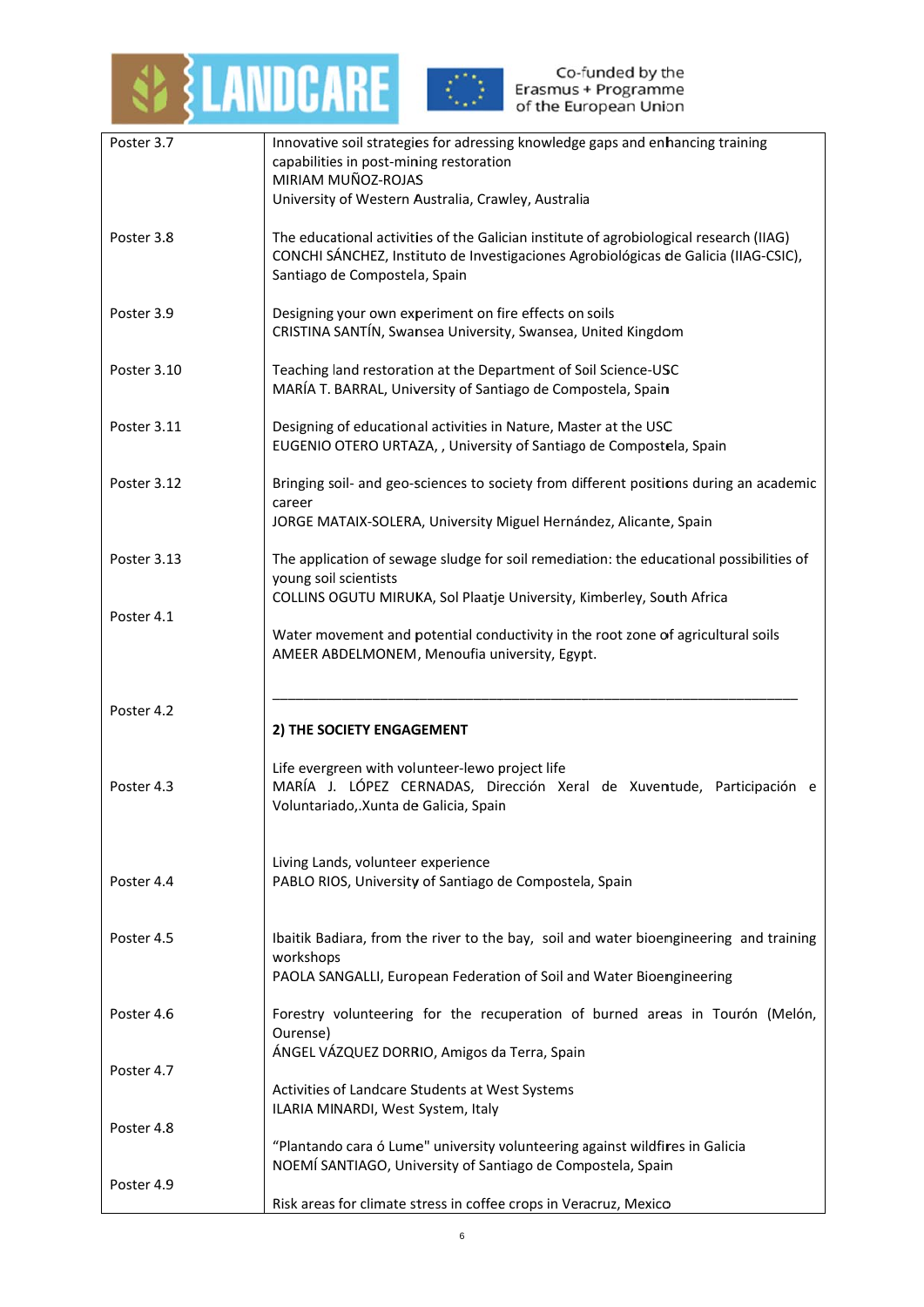



|                                                                                 |                                                                                                                                                                                   | JOSÉ GERVASIO PARTIDA-SEDAS, Universidad Autónoma Chapingo, Veracruz, México                                                  |
|---------------------------------------------------------------------------------|-----------------------------------------------------------------------------------------------------------------------------------------------------------------------------------|-------------------------------------------------------------------------------------------------------------------------------|
| Poster 4.10                                                                     |                                                                                                                                                                                   | OINEZ BASOA: A network of afforested land by schools in Navarre. assessment and                                               |
|                                                                                 | development of educational projects<br>ISABEL DE SOTO, Universidad Pública de Navarra, Spain                                                                                      |                                                                                                                               |
|                                                                                 |                                                                                                                                                                                   |                                                                                                                               |
|                                                                                 |                                                                                                                                                                                   | 12:00-13:45 DEGRADATION AND RESTORATION OF ENVIRONMENTS: THE SOCIETY ENGAGEMENT                                               |
|                                                                                 | Chair person: Joana Marinheiro Jorge, Landcare Student, University of Lisboa                                                                                                      |                                                                                                                               |
| 12:00-12:15                                                                     |                                                                                                                                                                                   | Service-Learning and Social Responsibility of the University<br>MIGUEL A. SANTOS, University of Santiago de Compostela, Spain |
| 12:15-12:30                                                                     | Collaborative NGO-academic teaching experience in Landcare for native vegetation<br>conservation<br>PATRICIA RODRÍGUEZ-GONZÁLEZ, University of Lisboa, Portugal                   |                                                                                                                               |
| 12:30-12:45                                                                     | Soil and Water bioengineering in the Mediterranean AREA: The ECOMED Project<br>PAOLA SANGALLI, European Federation for Soil Bioengineering                                        |                                                                                                                               |
| 12:45-13:00                                                                     | Education in nature and eco-therapy as guides to refugee education<br>COLLEEN FUGATE, University of Santiago de Compostela, Spain                                                 |                                                                                                                               |
| 13:00-13:15                                                                     | NATURA OBSERVA: an enviromental volunteer program in Sintra-Cascais natural park<br>RITA MARAU, University of Lisboa, Portugal                                                    |                                                                                                                               |
| 13:15-13:30                                                                     | The design of the arboreum stratum in cafetals based on local knowledge: learning<br>experience in agroforestry<br>EMILIANO PÉREZ PORTILLA, Universidad Autónoma Chapingo, Mexico |                                                                                                                               |
| 13:30-13:45                                                                     | <b>DISCUSSION</b>                                                                                                                                                                 |                                                                                                                               |
|                                                                                 | 13:45-15:00 LUNCH BREAK (not included in the conference fee)                                                                                                                      |                                                                                                                               |
| 15:00-18:00 SHORT TRAINING COURSES                                              |                                                                                                                                                                                   |                                                                                                                               |
|                                                                                 | <b>EDUCATIONAL VIDEO PRODUCTION FOR FLIPPED</b>                                                                                                                                   | <b>EMPLOYMENT AND ENTREPENEURSHIP IN LANDCARE</b>                                                                             |
| <b>LEARNING AND MOOCS"</b>                                                      |                                                                                                                                                                                   | - Business model generation                                                                                                   |
| Contents:<br>• Flipped learning                                                 |                                                                                                                                                                                   |                                                                                                                               |
|                                                                                 | • MOOCs vs SPOCs (Massive Open Online Courses vs                                                                                                                                  | - Lean startup methodology - lean canvas                                                                                      |
| <b>Small Private Online Courses)</b><br>• Educational video basics              |                                                                                                                                                                                   |                                                                                                                               |
|                                                                                 | Script, still images, video sequences, sounds                                                                                                                                     | <b>GLORIA CRUZ</b>                                                                                                            |
| Audio / video devices to record video and still<br>images                       |                                                                                                                                                                                   | JOSÉ M. REBOLO                                                                                                                |
| Recording the video: light, focus, sizes, formats.<br>Chroma effect. Basic use. |                                                                                                                                                                                   | PATRICIA GONZÁLEZ                                                                                                             |
| Basic editing video with free / Open Source                                     |                                                                                                                                                                                   |                                                                                                                               |
| software<br>Free image / sound repositories. Licenses and                       |                                                                                                                                                                                   |                                                                                                                               |
| uses.                                                                           |                                                                                                                                                                                   |                                                                                                                               |
|                                                                                 |                                                                                                                                                                                   |                                                                                                                               |
| M. José Rodríguez Malmierca                                                     |                                                                                                                                                                                   |                                                                                                                               |
| Director of Department e-learning<br><b>CESGA</b>                               |                                                                                                                                                                                   |                                                                                                                               |
| Research Group Educational Technology                                           |                                                                                                                                                                                   |                                                                                                                               |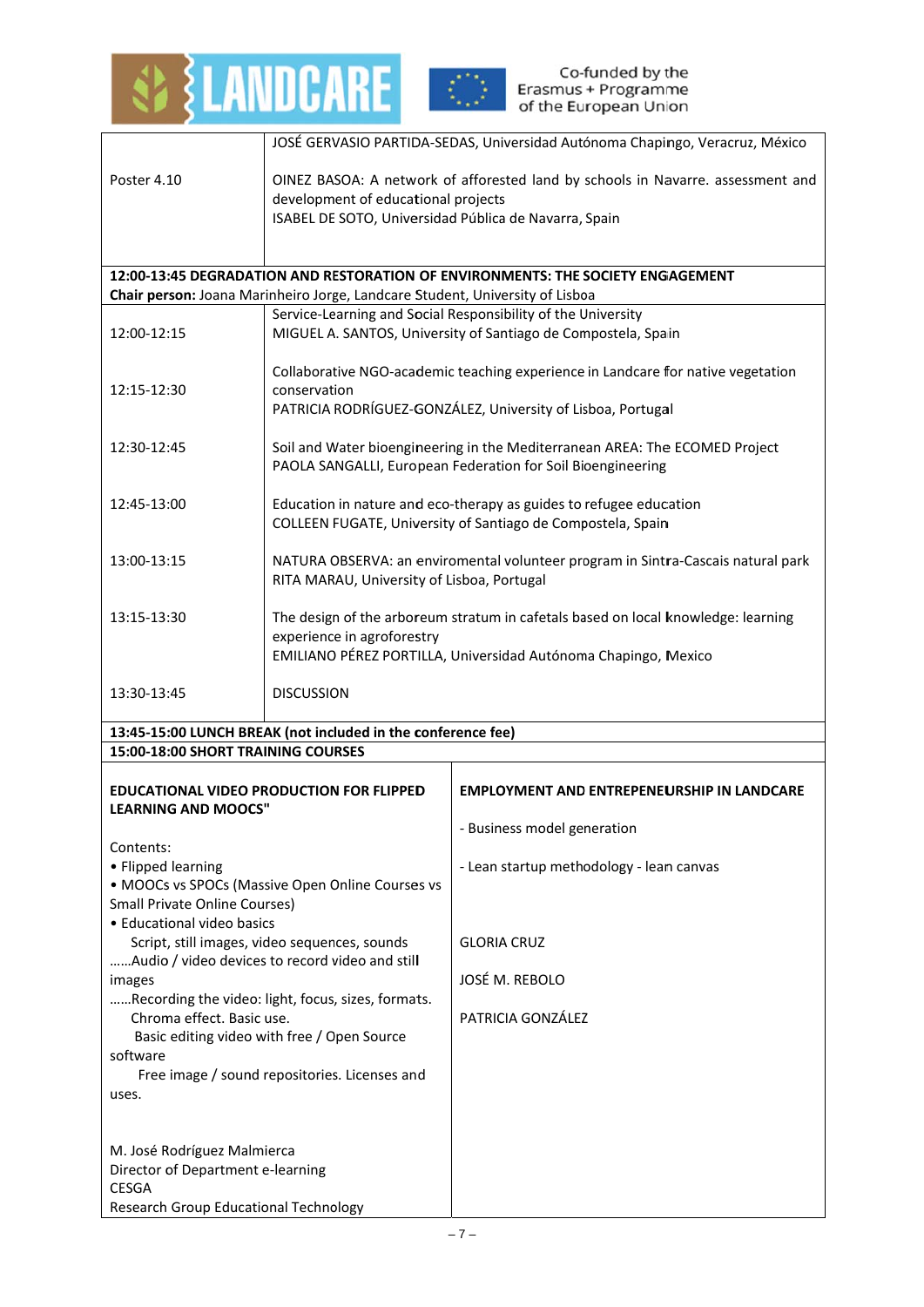



Co-funded by the Erasmus + Programme of the European Union

University of Santiago de Compostela

Lorena Casal Otero **Teacher Faculty of Education Sciences** Research Group Educational Technology University of Santiago de Compostela

Diego Nieto Caride Technical analyst o e-learning **CESGA**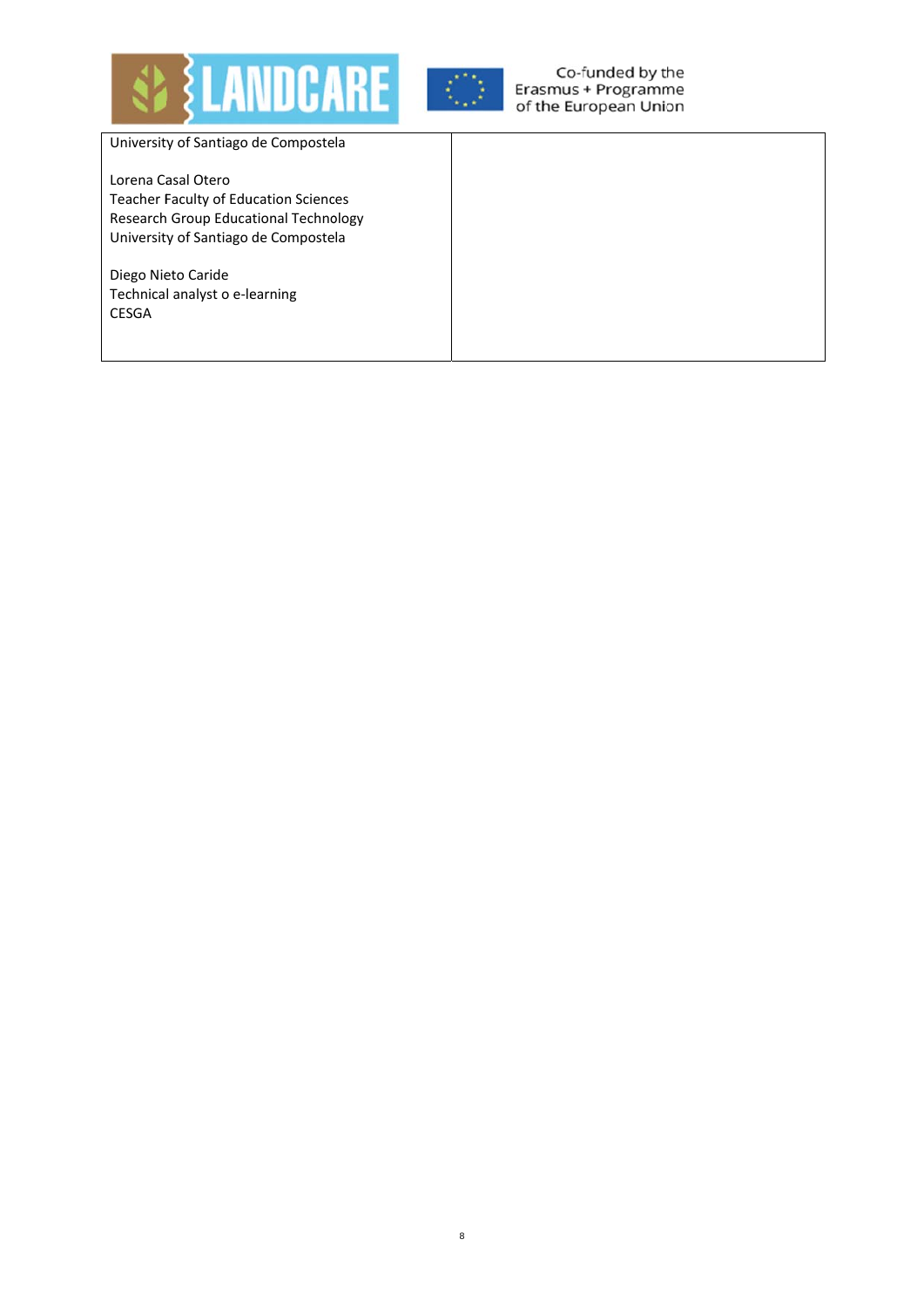



### WEDNESDAY 18 JULY 2018

| SHORT TRAINING COURSES: FIELD TRIPS (the lunch is not included in the conference fee) |                                                                                    |  |
|---------------------------------------------------------------------------------------|------------------------------------------------------------------------------------|--|
| MOUNT GAIÁS, CITY OF CULTURE<br><b>MERCEDES MÁQUEZ</b>                                | MOUNT GAIÁS, CITY OF CULTURE<br><b>MERCEDES MÁQUEZ</b>                             |  |
| SOIL CONTAMINATION: THE<br>TORO<br><b>MINE</b><br>IN<br><b>PROCESS OF RESTORATION</b> | <b>EDUCATIONAL POSSIBILITIES OF AS PONTES MINE</b><br>RAMÓN VALLE                  |  |
| <b>JUAN ANTELO</b>                                                                    | <b>AGUSTÍN MERINO</b>                                                              |  |
| <b>FELIPE MACÍAS</b>                                                                  | PATRICIA RODRÍGUEZ-GONZÁLEZ                                                        |  |
| PATRICIA DOMENECH                                                                     | JUAN DÍAZ PAZOS                                                                    |  |
| MARÍA L. FERNÁNDEZ MARCOS                                                             |                                                                                    |  |
|                                                                                       | DONIÑOS'S DUNE SYSTEM AND WETLANDS: FACING<br>UP THE GLOBAL CHANGE AND THE TOURISM |  |
| <b>EMERGENCY TREATMENTS AFTER FOREST FIRES:</b>                                       | <b>CHALLENGES</b>                                                                  |  |
| THE CASE OF MONTE FARO                                                                |                                                                                    |  |
|                                                                                       | RAMON DÍAZ-VARELA                                                                  |  |
| JOSÉ A. VEGA                                                                          | <b>FLFANA KARKANI</b>                                                              |  |
| <b>VICENTE OTERO</b>                                                                  | PATRICIA RODRÍGUEZ-GONZÁLEZ                                                        |  |
| NOEMÍ SANTIAGO                                                                        |                                                                                    |  |
| CRISTINA SANTÍN                                                                       |                                                                                    |  |
| <b>MARÍA T. FONTURBEL</b>                                                             |                                                                                    |  |
| <b>BEATRIZ OMIL</b>                                                                   |                                                                                    |  |
| <b>OTILIA REYES</b>                                                                   |                                                                                    |  |
|                                                                                       |                                                                                    |  |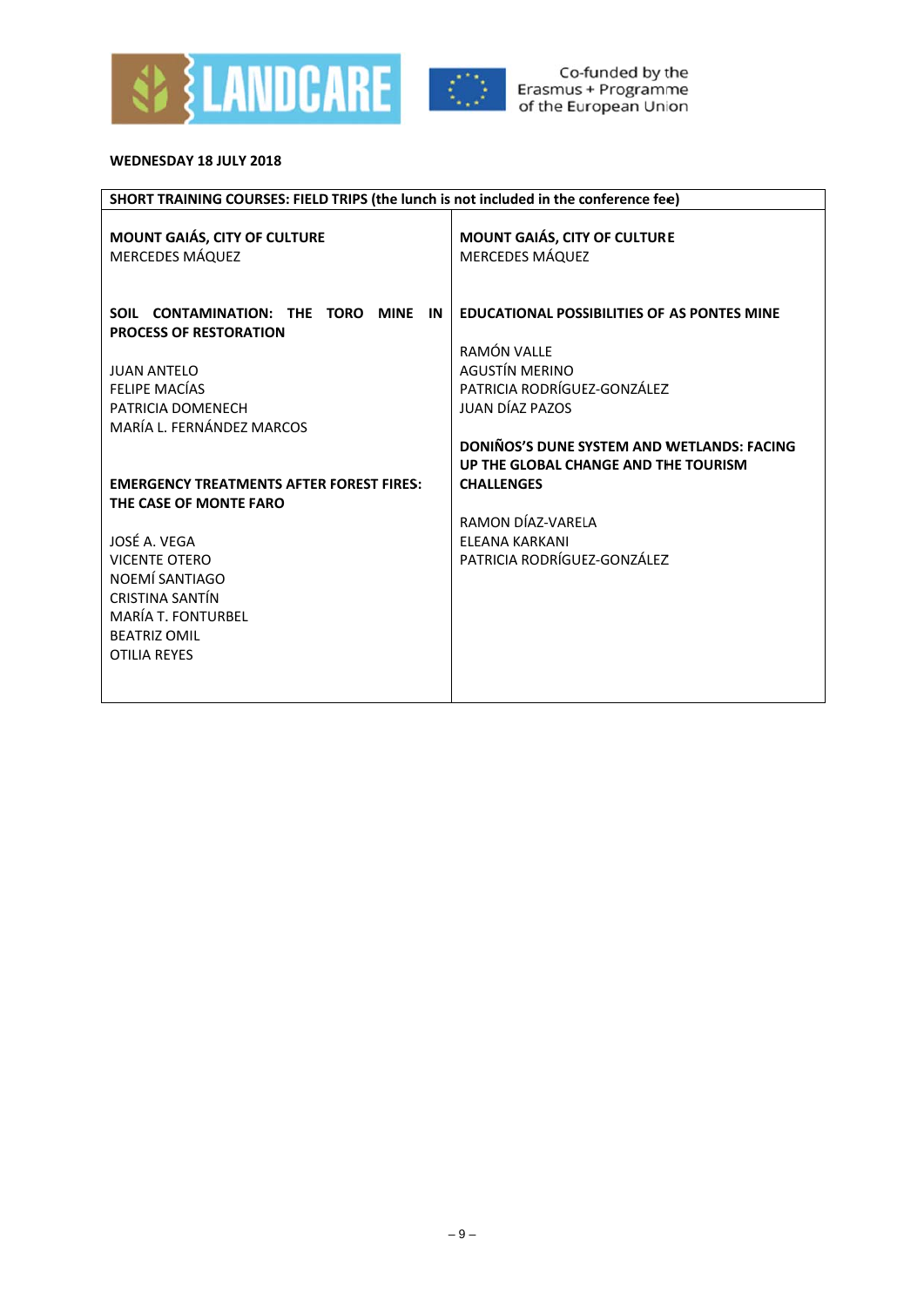

Co-funded by the Erasmus + Programme of the European Union

# **LANDCARE FOR THE FUTURE STANDS**

### **1. LANDCARE PROJECT**

UNIVERSITY OF SANTIAGO DE COMPOSTELA-USC 1. Landcare Project: General presentation 2. Learning about post-fire treatments in the Landcare project **LANDCARE STUDENTS** 

FOREST RESEARCH CENTRE OF LOURIZÁN 1. Educational actions related with the effects of wildfire and different rehabilitation techniques on the soilplant system 2. Soil conservation after wildfires M. TERESA FONTÚRBEL

NATIONAL AND KAPADISTRIAN UNIVERSITY OF ATHENS-UOA 1A flexible personal learning environment to foster learner-centred pedagogical approaches in land rehabilitation 2Learning about coastal areas rehabilitation in the Landcare project NIKI EVELPIDOU. ELENA KARKANI

CNR-ISE DISA 1.Soil contamination and decontamination in the Landcare project 2. Educational videos as a tool in the Landcare project GRAZIANA MASCIANDARO, SERENA DONI

### UNIVERSITY OF LISBOA-ULISBOA

1. Learning about rivers and wetlands conservation in the Landcare project 2. Handbook: Best practices on Land Degradation and Restoration in Mediterranean Environments TERESA FERREIRA, PATRICIA RODRÍGUEZ GONZÁLEZ

EMPRESA DE DESENVOLVEMENTO E INFRA-STRUCTURA DO ALQUEDA-EDIA

1. Possibilities of education on River restoration 2. Development of measures to minimize environmental impacts in Algueva irrigate areas: hedge planting,

riparian galleries and intercropping LUISA PINTO AND HELENA BARBOSA

### **ARCHIPFLAGO**

1. Archipelagos institute of marine conservation 2. Landcare students participating in land restoration, environmental education and marine and terrestrial monitoring

3. Volunteering as a strategy to align youth formation with society and environment **ANASTASIA MILIOU** 

### **WEST SYSTEM**

1. Landfill biogas monitoring: a procedure to evaluate environmental sanitary risk assessment 2. Activities of Landcare students at west systems ILARIA MINARDI AND SARA VICIGUERRA

**FUNDACIÓN, FIRE** FIELDS FOR LIFE, MIRIAM PAJARES

THE EUROPEAN FEDERATION OF SOIL BIOENGINEERING EFIB PAOLA SANGALLI

SPANISH SOIL SCIENCE SOCIETY-GALICIA MONTSERRAT DÍAZ-RAVIÑA, M. TERESA BARRAL